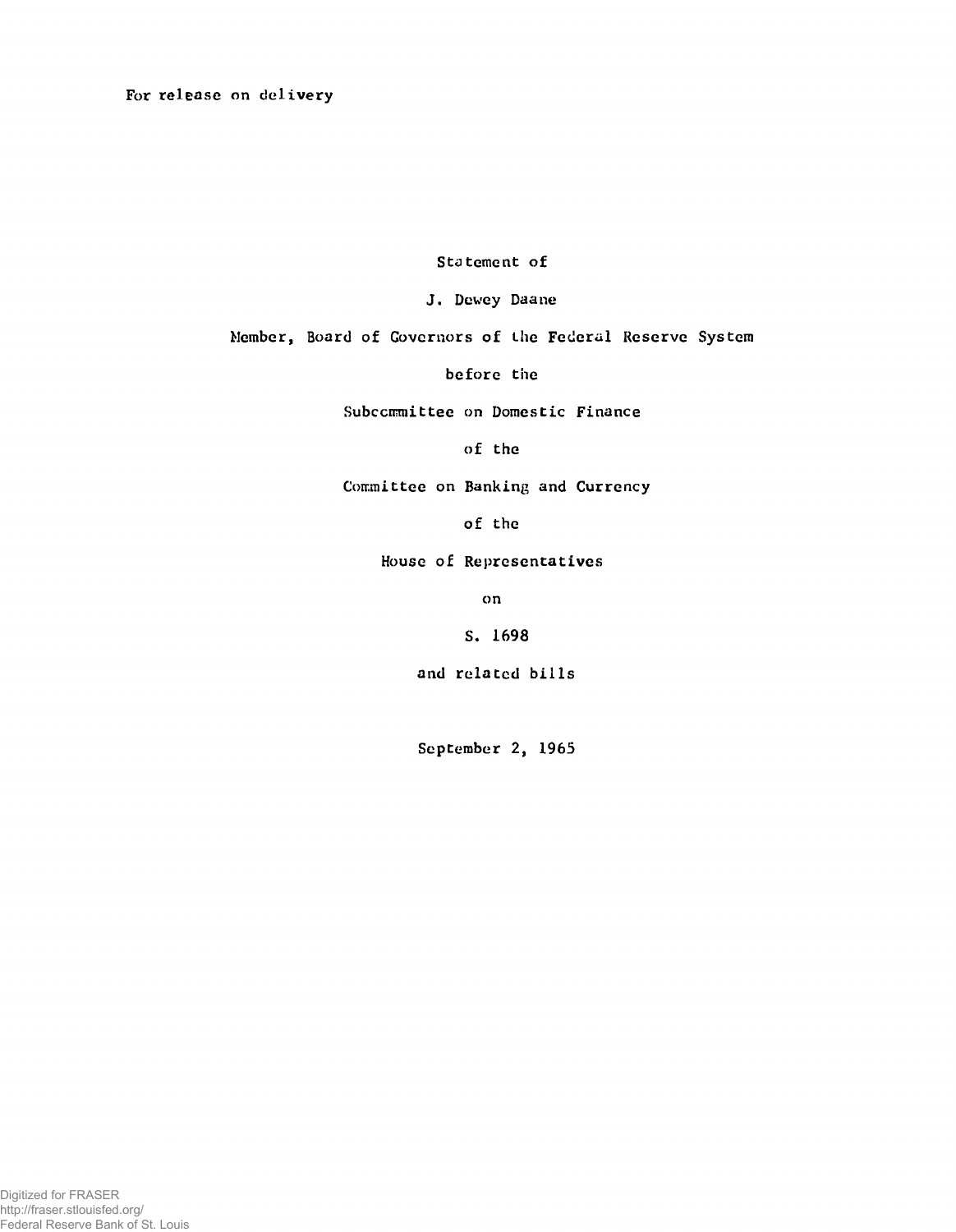Mr. Chairman, you have requested my views on S. 1698, While I am afraid they will add little to the testimony already presented by the many witnesses who have preceded me, my views can be simply stated. I am one of the majority of the Board of Governors who agree with Chairman Martin in supporting all of the provisions of S. 1698, principally because it would avoid uncertainty and unscrambling inimical to the public interest in an area of business with special characteristics. I am also one of the majority of the Board who agreed with Chairman Martin in supporting the original bill, for the reasons he outlined in his statement to the Senate Subcommittee on Financial Institutions last May. Although my observation may be an academic one at this point, I still feel strongly that the approval of bank mergers should rest exclusively in the hands of the bank supervisory authorities who, as your Committee pointed out in 1960, have a thorough knowledge of banks and the banking business. Those authorities should be charged, as they were in the Bank Merger Act of 1960, with considering the competitive factor--highly important though it is--as one of several factors in determining whether a merger is in the public interest. In short, on this latter point I believe that the structure of banking should be shaped by the bank supervisory authorities on the basis of broad considerations of public interest, not shaped by others looking solely toward a narrow competitive test.

As it now stands, however, and despite the emphasis of the legislative history in the adoption of the Bank Merger Act, the Sherman Act and the Clayton Act are construed as requiring the Attorney General to seek a court order to stor a green  $\mathbb{R}^k$  at he believes will diminish competition to too great al destermine  $\begin{pmatrix} -1 & 0 \\ 0 & -1 \end{pmatrix}$  and supervisory agency has approved the merger as  $\frac{1}{2}$  and  $\frac{1}{2}$  and  $\frac{1}{2}$  public interest. Since

**LIBRARY**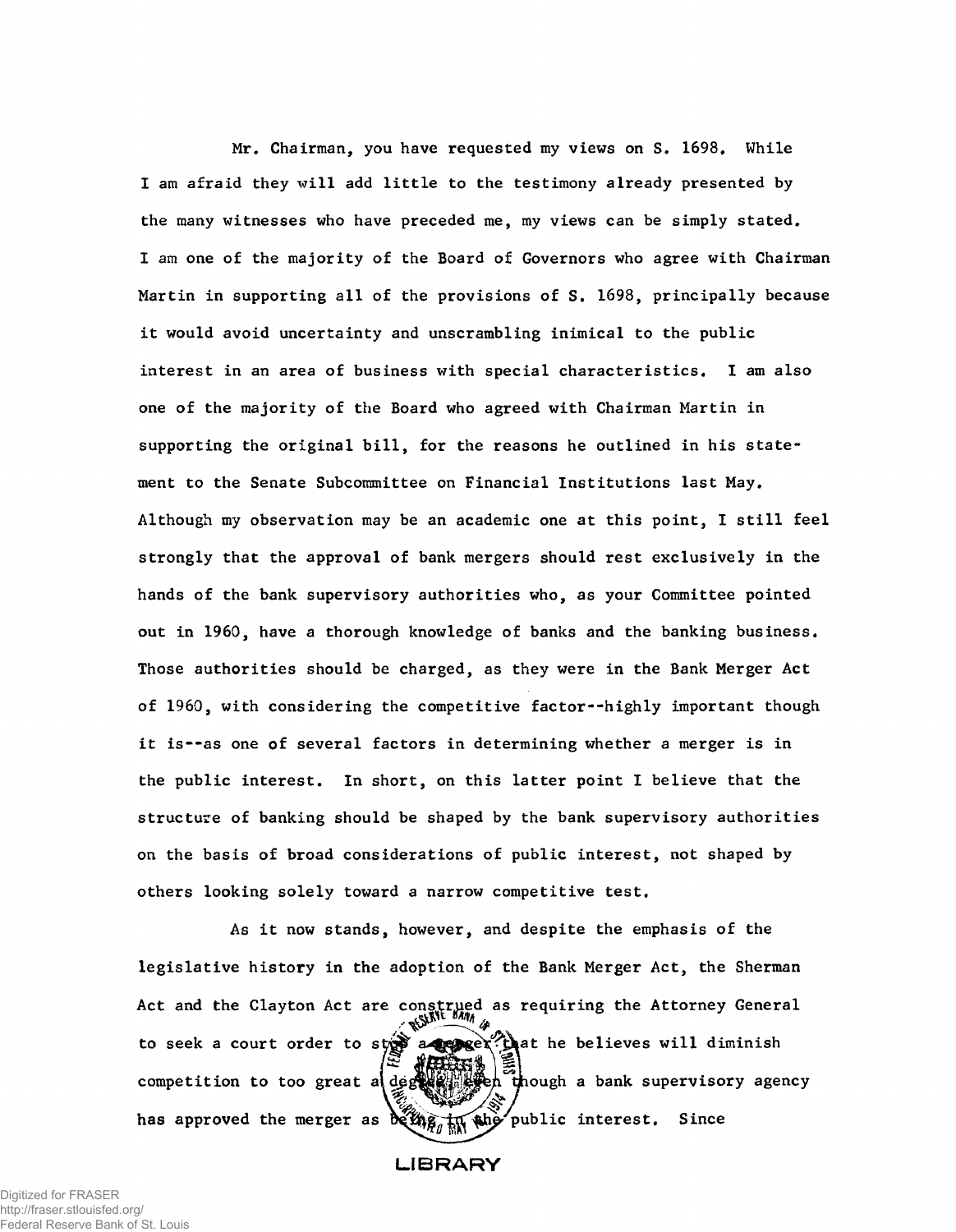responsibility for administering these laws--the Sherman Act, Clayton Act, and Bank Merger Act--is divided among the courts, the Attorney General, and the three banking agencies, conflicting decisions on bank merger cases are to be expected. This is particularly true since there is as yet little agreement in or out of Government on such basic questions as how the impact of a bank merger in a market is to be measured, or even how the relevant markets are to be defined.

The Congress should not be expected to supply specific criteria when there is no consensus as to what the guidelines should be. It is not surprising, therefore, that neither the antitrust laws nor the Bank Merger Act offers much help to bankers or their lawyers who are trying to discover whether the Government will approve a proposed merger. In 1960, the House Banking and Currency Committee decided against attempting to specify the "situations where a merger would benefit the public," The Committee report commented that "framing a standard to guide the supervisory agencies in weighing the effects of a proposed merger on competition" was "the most difficult task (it) faced in considering the bill," The report added that "out of the hearings one principle emerged, on which all witnesses seemed to agree, as a starting point: Some bank mergers are in the public interest, even though they lessen competition to a degree." The quotations are from pages 10 and 11 of the Committee report on the Bank Merger Act (H. Rept, 1416, 86th Cong., 2d sess.).

I agree wholeheartedly with the Committee report's conclusion that if the Clayton Act is interpreted as "banning mergers having a

 $- 2 -$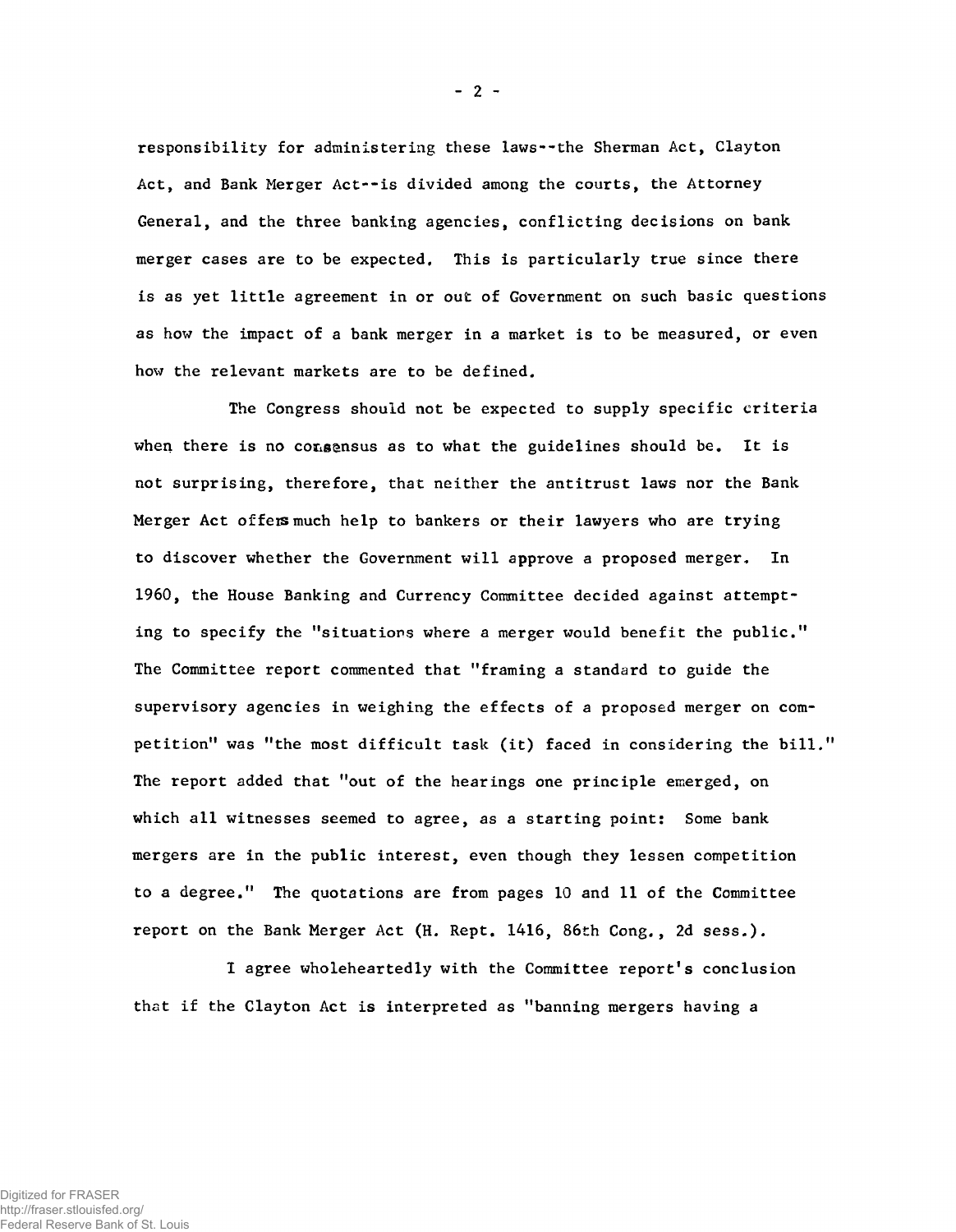given effect on competition, regardless of the benefits flowing from the merger," the Clayton Act standard is not an appropriate test. The effect on competition should be only one factor, while often the most important, to be considered in reaching a balanced judgment as to whether a merger is in the public interest.

Although I am not very sanguine as to the feasibility of harmonizing decisions under the Bank Merger Act with the conflicting standards of the antitrust laws, at the least, as Chairman Martin pointed out to you, the time left open for contradictory positions to be taken can be limited, and is limited, by this bill. Meantime perhaps some ways of reconciling the statutory requirements may be found. Along this line the Comptroller of the Currency has presented an interesting argument to the Court in the Mercantile Trust-Security Trust merger case, to the effect that the Clayton Act may be read in harmony with the Bank Merger Act, "by the Court's taking into account the banking factors enumerated in the Bank Merger Act to determine if the effect of the merger upon competition, if adverse, is sufficiently adverse as to constitute a substantial lessening of competition under the antitrust laws. Nothing in the Philadelphia case or the Lexington case is contrary to the construction. .." If responsibility is to remain divided there would seem to be room in 'the broad language of the statutes to find some such harmonious construction.

Where responsibility is divided, responsible officials should try all the harder to reconcile their differences, to the extent that

 $-3 -$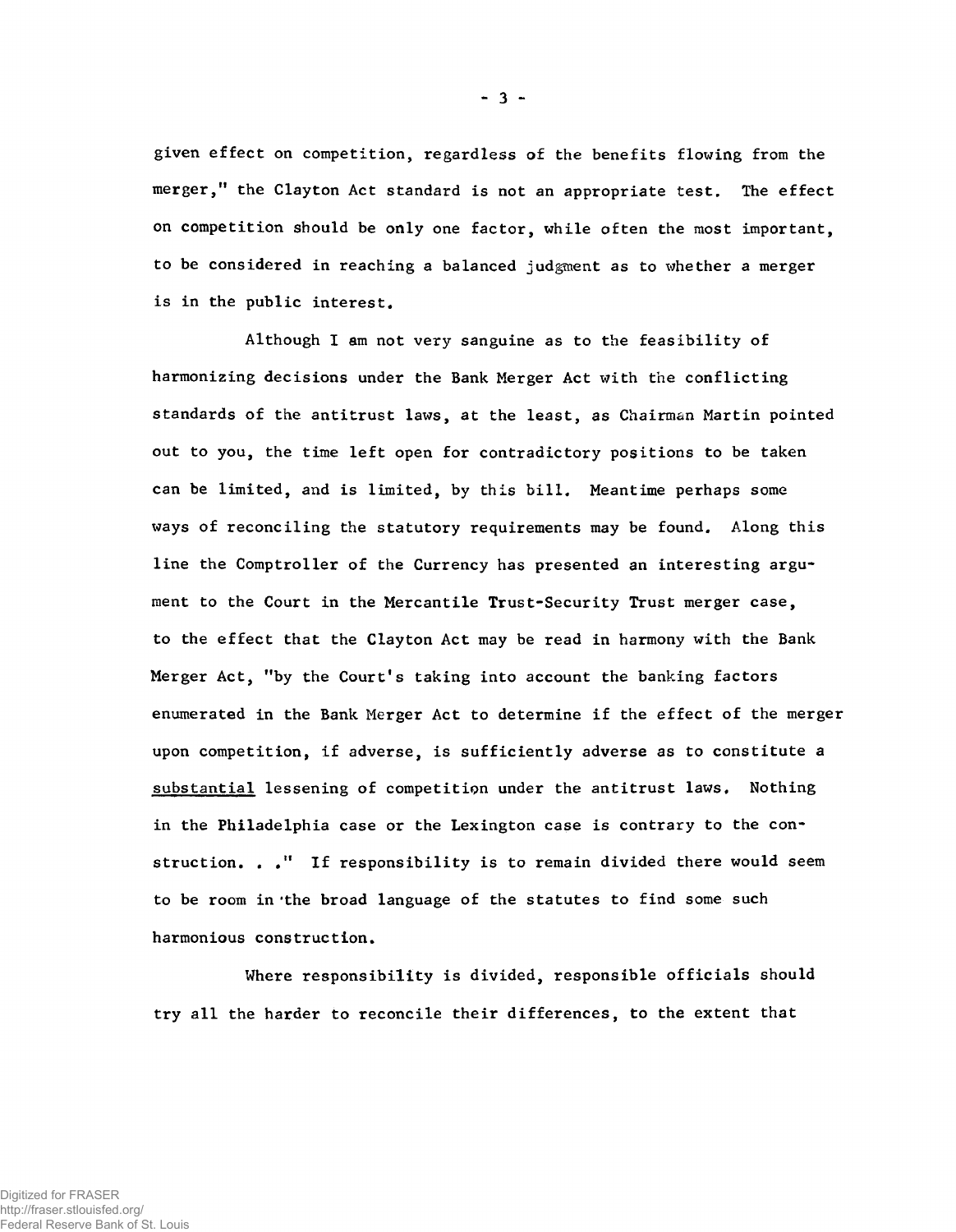this is compatible with the discharge of their respective duties. As Governor Mitchell pointed out in his testimony before this Subcommittee, the Board of Governors and the Attorney General have achieved substantial harmony on bank mergers, Only one merger approved by the Board has been challenged in court by the Attorney General, Profiting from that experience, we adopted a procedure under which a merger approved by the Board may not be consummated for seven days, so that a reasonable time will be allowed for filing an antitrust suit, if the Attorney General concludes that it is his duty to do so. Although the Board may find that its statutory mandate under the Bank Merger Act of 1960 requires approval of a merger in the face of an imminent suit by the Attorney General under his differing responsibilities in the enforcement of the antitrust laws, I am happy to say that this has not happened since the Manufacturers-Hanover merger. And, as Governor Mitchell also pointed out, we hope that as we gain better understanding of how to analyze the competitive effects of a bank merger the possibilities of conflict will steadily diminish,

An even clearer possibility for moving closer to harmonizing standards and decisions, of course, remains open also for the bank supervisory agencies themselves. Frequently my views are solicited on how best to attain and ensure this harmonization. For my part I do not view the matter as hopeless despite the deficiencies of the existing blueprint; past experience has shown it can be workable as well as the contrary. If, however, one were to move in the direction of what on the surface appears to be a more logical blueprint--a single Federal

- 4 -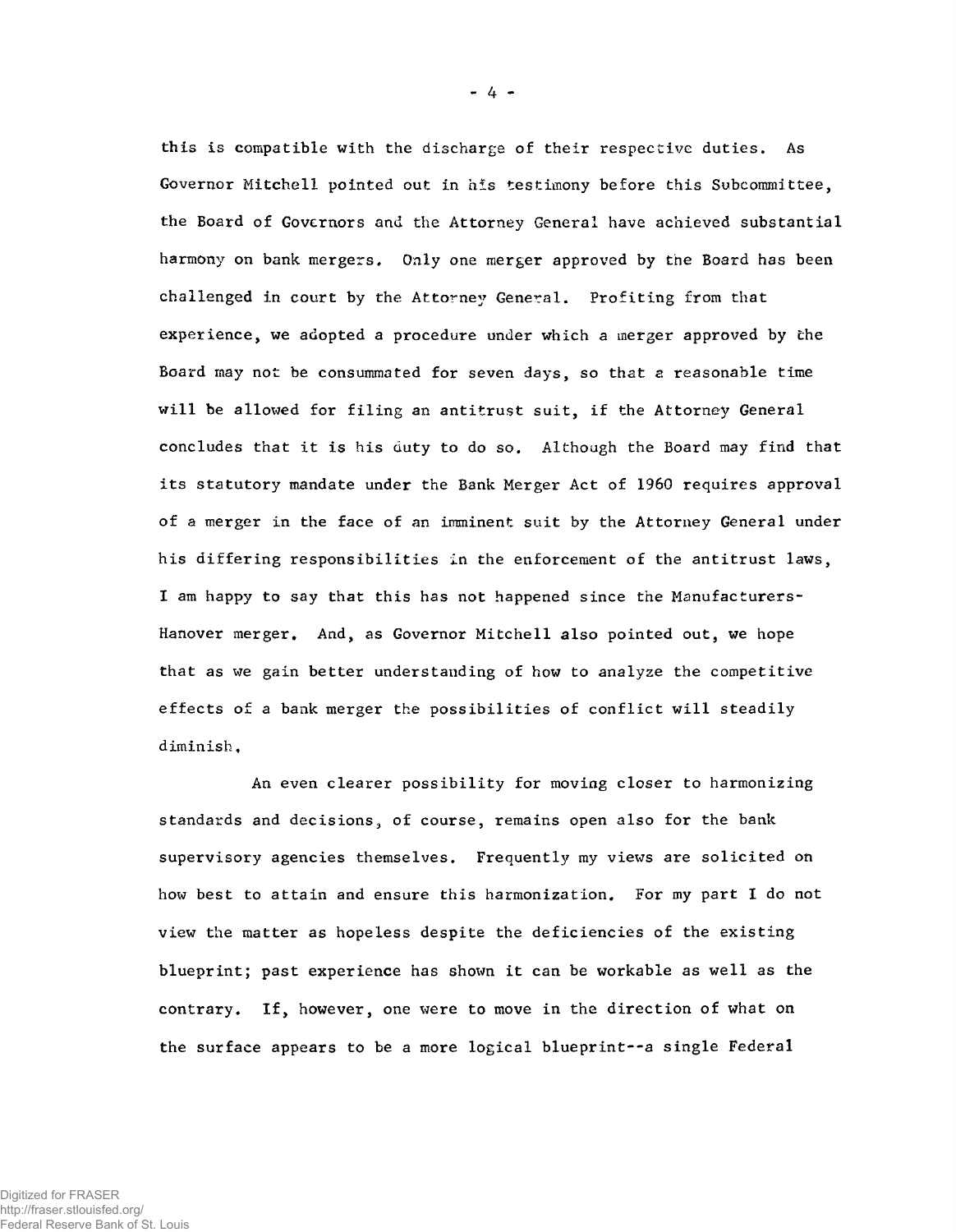Bank Supervisory Agency--I would suggest that the Federal Reserve System is the best locus of authority. This view reflects not simply institutional bias, which I cheerfully concede, but a very real conviction that the System not only can perform the job most efficiently and effectively but also that the supervisory job contributes to the System's effectiveness in other areas. My own bent rests more in the area of credit policy, balance of payments, etc., than in the area of bank supervision. Were the System to lose its supervisory authority, however, the net result, in my judgment, could only be some weakening in the effectiveness of monetary policy formulation and implementation. Eliminating the supervisory and regulatory contacts would not improve our monetary policy deliberations but instead would tend to insulate us from reality in formulating policy, and this could not help but be reflected in the implementation process as well. It could only lead to a weakening of the regional character of the System which I regard as a source of strength, I think it could make the administration of discount policy more difficult. The decentralization of the System itself lends considerable weight to assigning the task to the System, avoiding unnecessary and costly duplication.

I recognize that if the supervisory responsibility were to be centered in the System it would necessitate streamlining procedures and increasing delegation of authority by the Board while retaining those contacts and authorities essential to maximizing our own present and future contributions in the monetary field. In short, the only conclusion I can come to is that despite the added workload it would entail, all of

 $-5 -$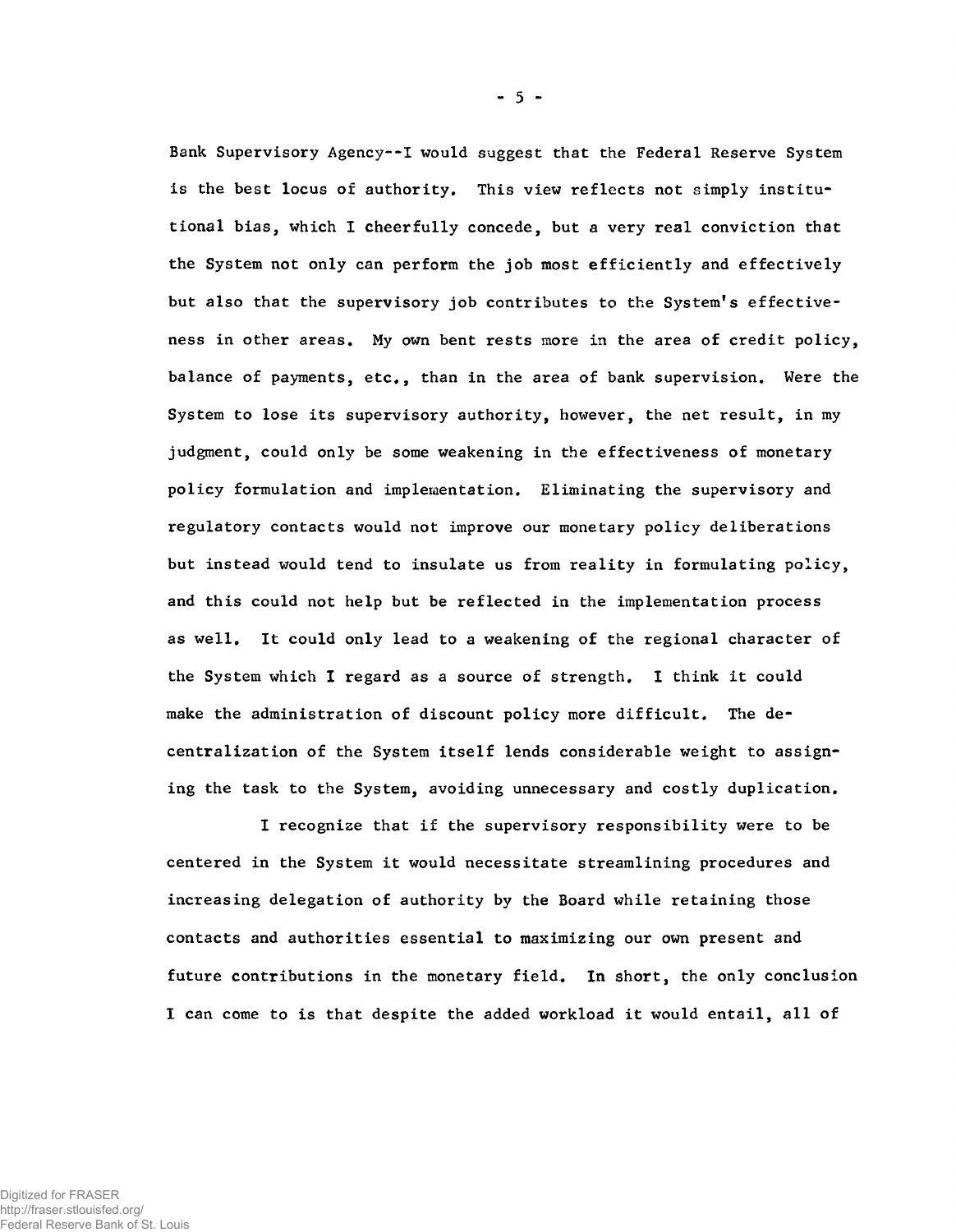the examining, supervisory and regulatory powers relating to banks should be placed in the Federal Reserve System,

Pending greater harmonizing of standards and decisions all around, however, the public is clearly entitled to protection against the harmful effects of breaking up a merged bank in those cases where Government officials disagree as to the relation of the merger to the public good. Although it is argued that divestiture is possible, at least in those instances where the bank has a number of branches, it is impossible to restore the situation that existed before a merger took place and the adverse public consequences of such divestiture must be avoided. I believe, therefore, that the provisions of S. 1698 that would prevent consummation of a merger pending final determination of an antitrust suit are needed, notwithstanding the questions that have been raised as to whether it is fair to banks to subject their mergers to stricter antitrust controls than the mergers of other businesses. And in my view, immunity from divestiture for the bank mergers that have already taken place should also be granted on the same ground of clear and compelling public interest. I think it would be a mistake to decide this question on the basis of what is fair to the litigants on either side. The banks may or may not have been entitled to share the widelyheld belief that their mergers could not be successfully attacked under the Sherman Act or the Clayton Act. Their lawyers who said they would assume the risk of a divestiture order may or may not deserve to lie in the bed they then made.

But this is not the aspect of divestiture that concerns me; what concerns me is that breaking up the merged bank will hurt innocent

- 6 -